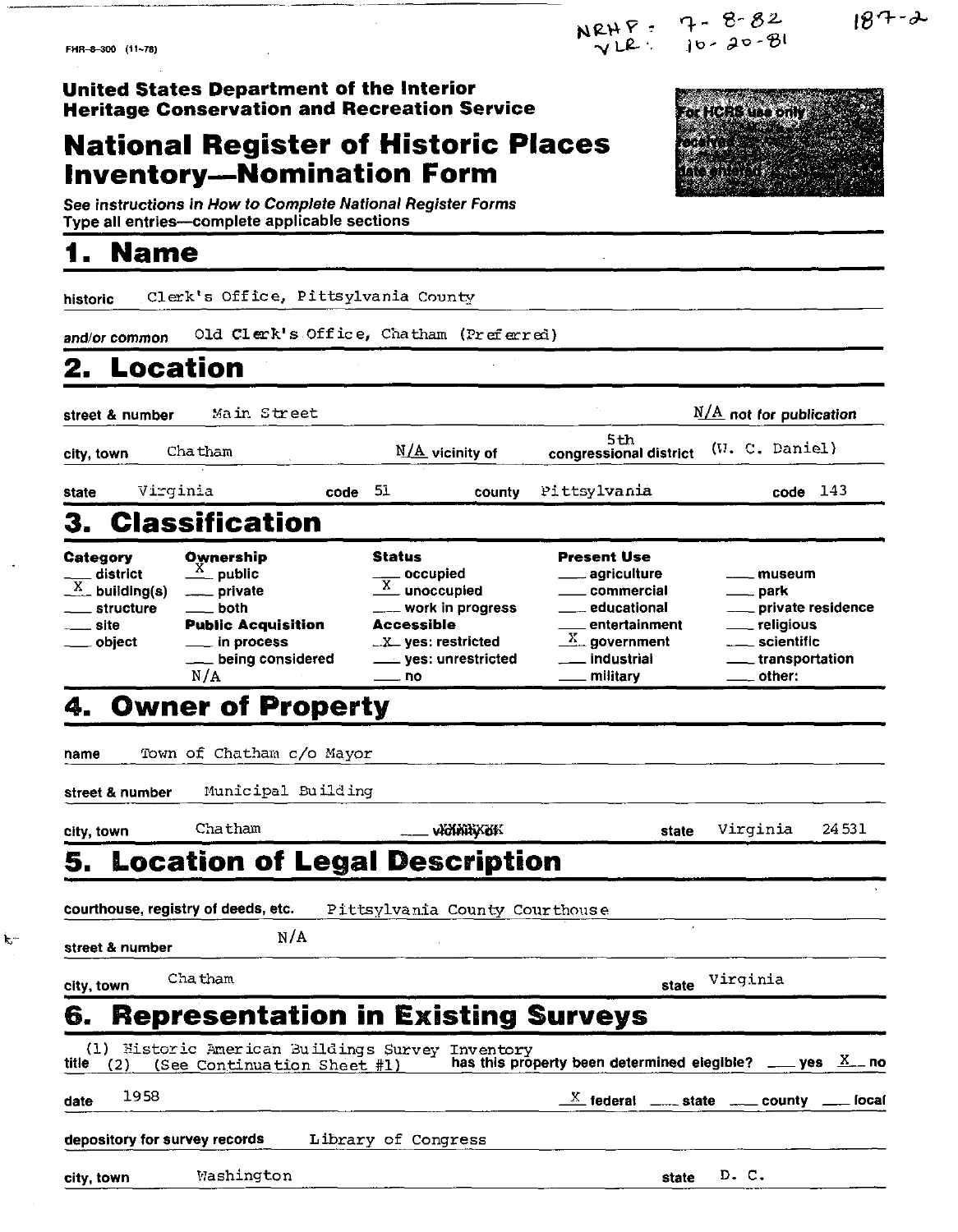# **7. Description**

Ť.

|                                                                           | 7. Description                                   |                                                                       |                                                                      |     |
|---------------------------------------------------------------------------|--------------------------------------------------|-----------------------------------------------------------------------|----------------------------------------------------------------------|-----|
| <b>Condition</b><br>____ excellent<br>$\equiv$ good<br>$\frac{1}{2}$ tair | x<br>deteriorated<br>$\equiv$ ruins<br>unexposed | <b>Check one</b><br>__ unaltered<br>$-\frac{\overline{X}}{2}$ altered | <b>Check one</b><br>$\frac{X}{x}$ original site<br>date<br>___ moved | N/A |
|                                                                           |                                                  |                                                                       |                                                                      |     |

### **Describe the present and original (if known) physical appearance**

The Old Clerk's Office of Pittsylvania County is located off Chatham's Main Street, behind the town offices. The one-story, gable-roof structure was built in 1812; in 1833 a two-room addition was erect&. The addition has been **torn** down, exposing the interior partition. The building has a Flemish-bonded brick facade with four-course-American-bond brick secondary walls. The east and west elevations are distinguished by a saw-tooth brick cornice. c0rnic.e. , ..,

The entrance is found in the north half of the two-bay east elevation. It has a six-panel door framed by simple architrave trim. The bricks immediately above the door have been re-laid. A single window is found on the east and west elevations respectively; each has 9/9 hung sash with a simple architrave and square sill. The roof line is broken

by a chimney on the south erd. The roof is covered with wooden shingles.

As with most .clerk's offices, the interior was originally treated very simply, having only plaster walls, a wooden floor, and a brick hearth. The flooring of the clerk's office has since been renoved, leaving only the hearth. The county historical society, which exercises custodianship of the building, hopes to undertake a restoration which would include the reconstruction of the demolished addition and the restoration of the interior of the center section.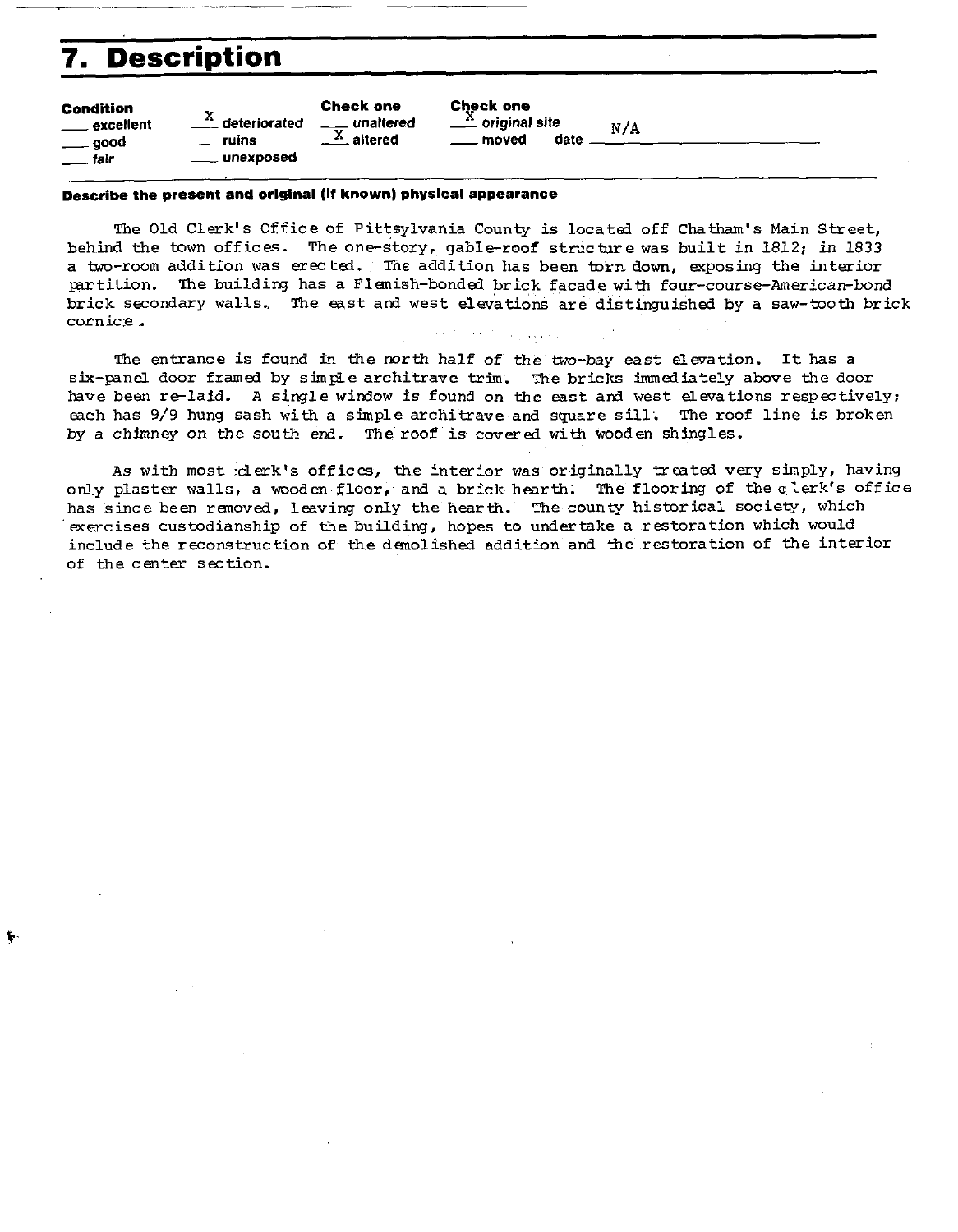

**Statement of Significance (in one paragraph)** 

### STATFMENT OF SIGNIFICANCE

An integral part of a Virginia courthouse complex, the county clerk's office represents an important facet of the Commonwealth's architectural and legal history. Clerks' offices come in a variety of styles, the respective style usually chosen to complement the main court building. The clerk's office served not only as the clerk's domain but also as the chief repository of the county's official records. The clerk was entrusted with the maintenance and care of these records, which included deeds, wills, inventories, county orders, and minutes of the county court. Re had to be very trustworthy and responsible, since the ownership of property could only be legally supported by the records in his care. Built in 1812 to serve the 1783 courthouse, the Old Clerk's Office of Fittsylvania at Chatham is the oldest public building in the town. From 1813 to 1852, it served as the office of William %Stall, Jr., and his son William **K.** Tunstall, who succeeded him as clerk in 1836. The simple brick structure lost its intended function in 1853 with the construction of the present courthouse, which accommodated a new clerk's office.

### HISTORICAL BACKGROUND

The Pittsylvania County Court at its June term in 1812 ordered that a new clerk's office be erected at the county seat of Chatham. In 1813 the structure was completed and enclosed by a fence sixty feet sqare. The office first served a courthouse constructed in 1783, wher the county seat was moved from Callands to a more central location at Chatham. The growth of the county by the end of the early national period required the erection of a larger courthouse in 1816. In 1833 a court order called for the enlargement of the 1812 clerk's<br>office: the building then became "L" shaped in plan through the addition of two rooms. This office; the building then became "L" shaped in plan through the addition of two rooms. later addition was torn down by a local resident who purchased the property from the county in 1853, when the present courthouse was built. The foundations of the 1833 addition remain.

The local office of county clerk was created under the Virginia Constitution of 1776. In colonial days such officials were appointed by the Secretary of the Colony from among a narrow range of candidates, nearly all of whom came from wealthy families and had served on **<sup>b</sup>**the Secretary's own staff. During the Revolution the power of replacing the clerks as vacancies occurred devolved on the local county courts. Under the new arrangement, clerks. like judges, served on good behavior and thus enjoyed long tenure of office. Although they lacked broad legal authority, they performed an indispensable function which placed them in a position to exercise considerable political influence. Until the advent of the county boards of supervisors, the clerks were nearly the only full-time public employees in the counties. The office became elective in 1870.

In Pittsylvania County, the Tunstall family dominated the office of clerk from the late colonial period to the middle of the 19th century. William Tunstall, Sr., served for twenty-four years, from 1767 (the year in which Pittsylvania was formed from Halifax)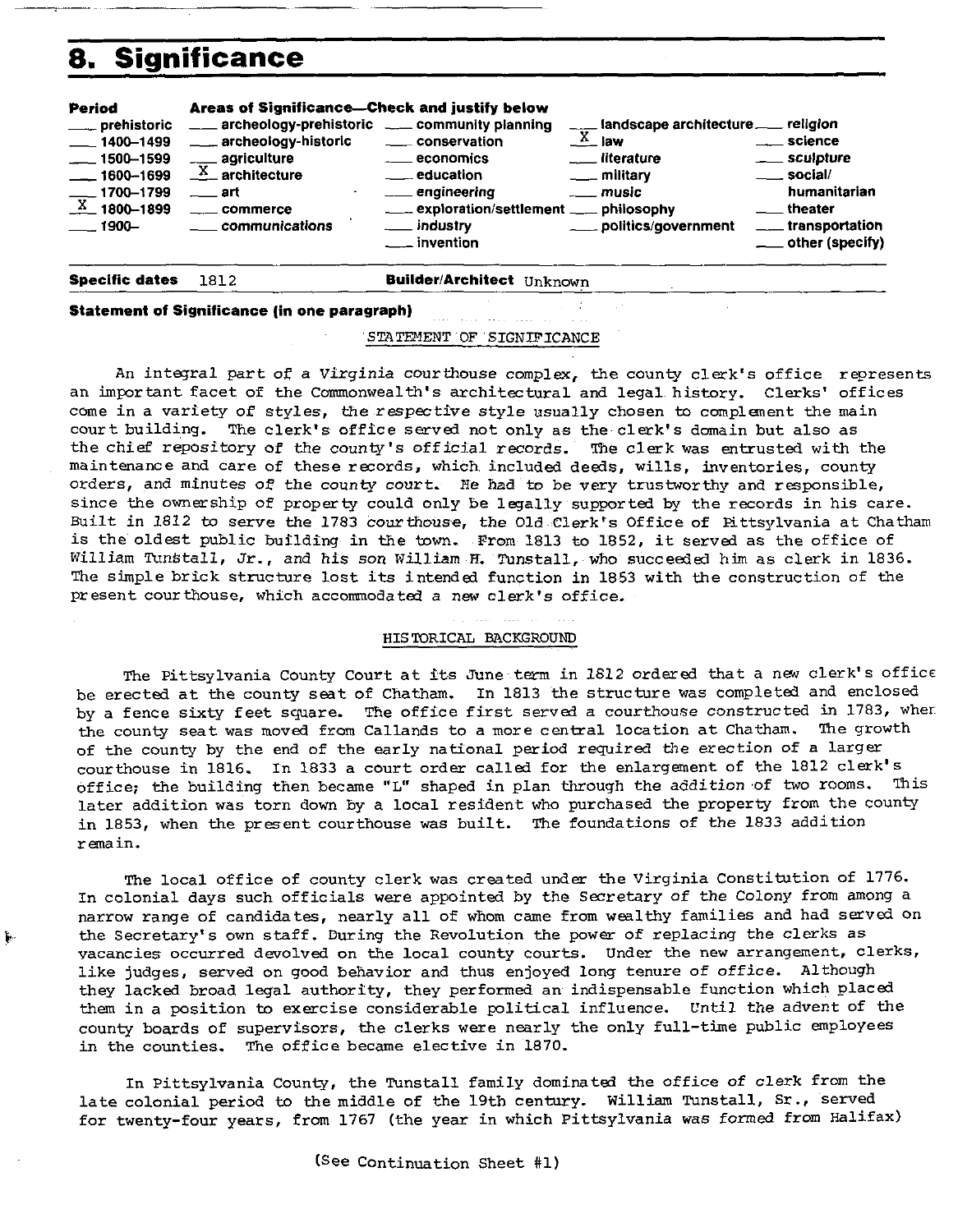# **9. Major Bibliographical References**

Johnston, Frederick . Memorials of Old Virqinia Clerks. Lynchburg, Va,; J. **P.** Bell Co., 1888.

pittsylvania County Order Books.

Richmond, Va. Virginia Historic Landmarks Commission Archives. Pittsylvania County file 187-2, "Pittsylvania County Clerk's Office"; file 187-7, "Pittsylvania County

# **10. Geographical Data** (See Continuation Sheet # 1)

| Quadrangle name            |                                                                                  | Chatham, Virginia                                                                                                                                                                                                                                                                                                         |           | Quadrangle scale_ |                                                                                                                                                                                                                                            |
|----------------------------|----------------------------------------------------------------------------------|---------------------------------------------------------------------------------------------------------------------------------------------------------------------------------------------------------------------------------------------------------------------------------------------------------------------------|-----------|-------------------|--------------------------------------------------------------------------------------------------------------------------------------------------------------------------------------------------------------------------------------------|
| <b>UMT References</b>      |                                                                                  |                                                                                                                                                                                                                                                                                                                           |           |                   |                                                                                                                                                                                                                                            |
| А<br> 1,7 <br>Zone         | [6]4]2[6]0]<br><b>Easting</b>                                                    | 0 <sub> </sub> 3 <sub> </sub> 6  6 <sub> </sub> 7  0 <sub> </sub> 4 <br>Northina                                                                                                                                                                                                                                          | в<br>Zone | Easting           | Northing                                                                                                                                                                                                                                   |
| $\mathbf c$                |                                                                                  |                                                                                                                                                                                                                                                                                                                           | D         |                   |                                                                                                                                                                                                                                            |
| Ε                          |                                                                                  |                                                                                                                                                                                                                                                                                                                           |           |                   |                                                                                                                                                                                                                                            |
| G                          |                                                                                  |                                                                                                                                                                                                                                                                                                                           |           |                   |                                                                                                                                                                                                                                            |
|                            |                                                                                  | then about 125' W, then about 100' N, then about 125' E to point of origin.                                                                                                                                                                                                                                               |           |                   | Verbal boundary description and justification Beginning at a point about 75'S of Route T1402 and<br>about 150'SE of the intersection of routes T1402 and T1407; thence extending about 100'S,<br>(See Continuation Sheet $\#$ <sup>1</sup> |
|                            |                                                                                  | List all states and counties for properties overlapping state or county boundaries                                                                                                                                                                                                                                        |           |                   |                                                                                                                                                                                                                                            |
| state                      | N/A<br>$\sim$ $\pm$                                                              | code                                                                                                                                                                                                                                                                                                                      | county    | N/A               | code                                                                                                                                                                                                                                       |
| state                      | N/A                                                                              | code                                                                                                                                                                                                                                                                                                                      | county    | N/A               | code                                                                                                                                                                                                                                       |
| name/title<br>organization |                                                                                  | Virginia Historic Landmarks Commission Staff<br>Virginia Historic Landmarks Commission date                                                                                                                                                                                                                               |           | October 1981      |                                                                                                                                                                                                                                            |
| street & number            |                                                                                  | 221 Governor Street                                                                                                                                                                                                                                                                                                       |           | telephone         | $(804)$ 786-3144                                                                                                                                                                                                                           |
| city or town               | Richmond                                                                         |                                                                                                                                                                                                                                                                                                                           |           | Virginia<br>state | 23219                                                                                                                                                                                                                                      |
|                            | national                                                                         | The evaluated significance of this property within the state is:<br>$\frac{X}{1}$ state<br>665), I hereby nominate this property for inclusion in the National Register and certify that it has been evaluated<br>according to the criteria and procedures set forth by the Heritage Conservation and Recreation Service. | local     |                   | 2. State Historic Preservation Officer Certification<br>As the designated State Historic Preservation Officer for the National Historic Preservation Act of 1966 (Public Law 89-                                                           |
|                            | <b>State Historic Preservation Officer signature</b>                             |                                                                                                                                                                                                                                                                                                                           |           |                   |                                                                                                                                                                                                                                            |
|                            |                                                                                  | H. Bryan Mitchell, Executive Director/                                                                                                                                                                                                                                                                                    |           |                   |                                                                                                                                                                                                                                            |
| title                      |                                                                                  | Virginia Historic Landmarks Commission                                                                                                                                                                                                                                                                                    |           | date              |                                                                                                                                                                                                                                            |
|                            | For HCRS use only<br>TARA DE LA CARACTERATIVA<br>Keeperco sine National Register | bereby certify that this property is included in the National Register, and                                                                                                                                                                                                                                               |           | 新闻的<br>date       | Park II (Microsoft                                                                                                                                                                                                                         |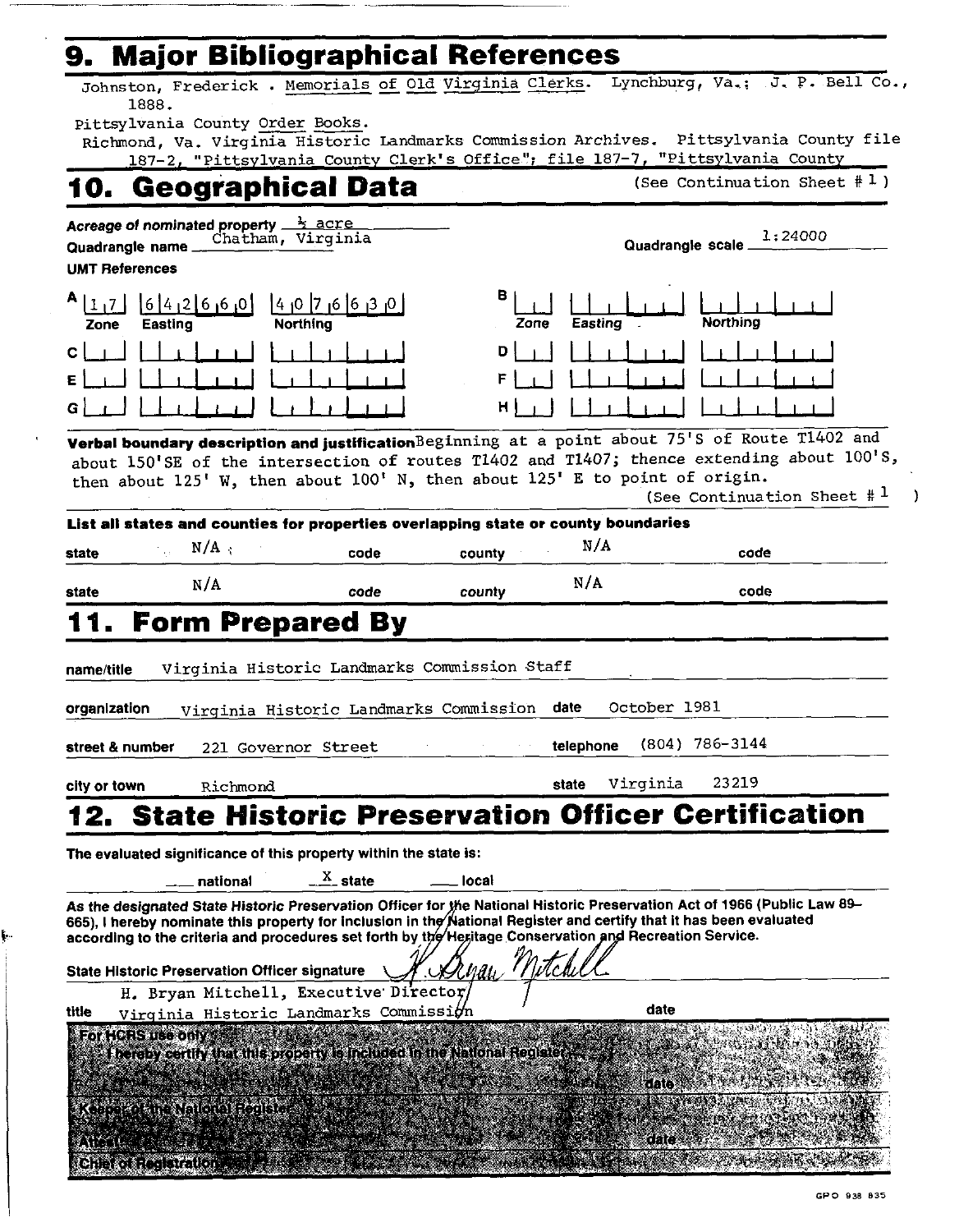### **United States Department of the Interior Heritage Conservation and Recreation Service**

## **National Register of Historic Places Inventory-Nomination Form**

For HCRS use only received date entered **Barbara** 

CLrRK'S OFFICE, PITTSYLVANIA COUNTY, MAIN STREET, CHATHAM, VA. **Continuation sheet** #1 **Item number**  $6, 8, 10, 9$  **Page P** 

### 6. Representation in Existing Surveys

(2) Virginia Historic Landmarks Commission Survey 1970, 1981 Virginia Historic Landmarks Commission 221 Governor Street Richmond, Virginia 23219

### 8. Significance

### Historical Background

to 1791. His son, William Tunstall, Jr.,served for forty-five years from 1791 to 1836. His son, William H. Tunstall. served for sixteen years from 1836 to 1852. William Tunstall, Jr., for whom the 1812 office was built, also clerked for the circuit superior court of law and chancery of Pittsylvania. In his later years, most of the business of the clerk's office was performed by his son, William **H.** Tunstall, who was his deputy and succeeded him in the office. The 1833 addition probably was built to accommodate both clerk and deputy. In the recollections of Judge William M. Treadway, who drew a sketch of the two men at the end of the 19th century, William Tunstall, Jr., "was a model of fidelity and accuracy; and no man of his day commanded more respect and confidence in all respects. He was of medium size, with a benignant, intelligent face; unpretending in manners, always calm, and remarkable for neatness and good taste in dress. After the death of Mr. Tunstall, his son, William 11, was clerk of both courts until he removed to Mississippi. No county could boast of more faithful, honorable, and capable clerks."<sup>1</sup> In recent years the building was acquired by the town of Chatham in order to assure its preservation as a landmark of the area's history. Care of the building has been entrusted to the Pittsylvania County Historical Society which hopes to undertake a restoration.

### MTP/RCC/RAC

 $1_{\text{Frederick}}$  Johnston. Memorials of Old Virginia Clerks (Lynchburg, Va.: J. P. Bell Co., 1888), pp. 309-310.

### 10. Geographical Data-

**t** 

#### Boundary Justification

The nominated property of  $\frac{1}{2}$  acre is drawn to include the clerk's office and the land immediately surrounding it. A reconstruction of the attached 1833 addition is scheduled to be built on its original foundations to the south of the 1812 structure. The 1833 site is included in the nominated  $\frac{1}{2}$ -acre lot.

### 9. Major Bibliographical References

Courthouse."